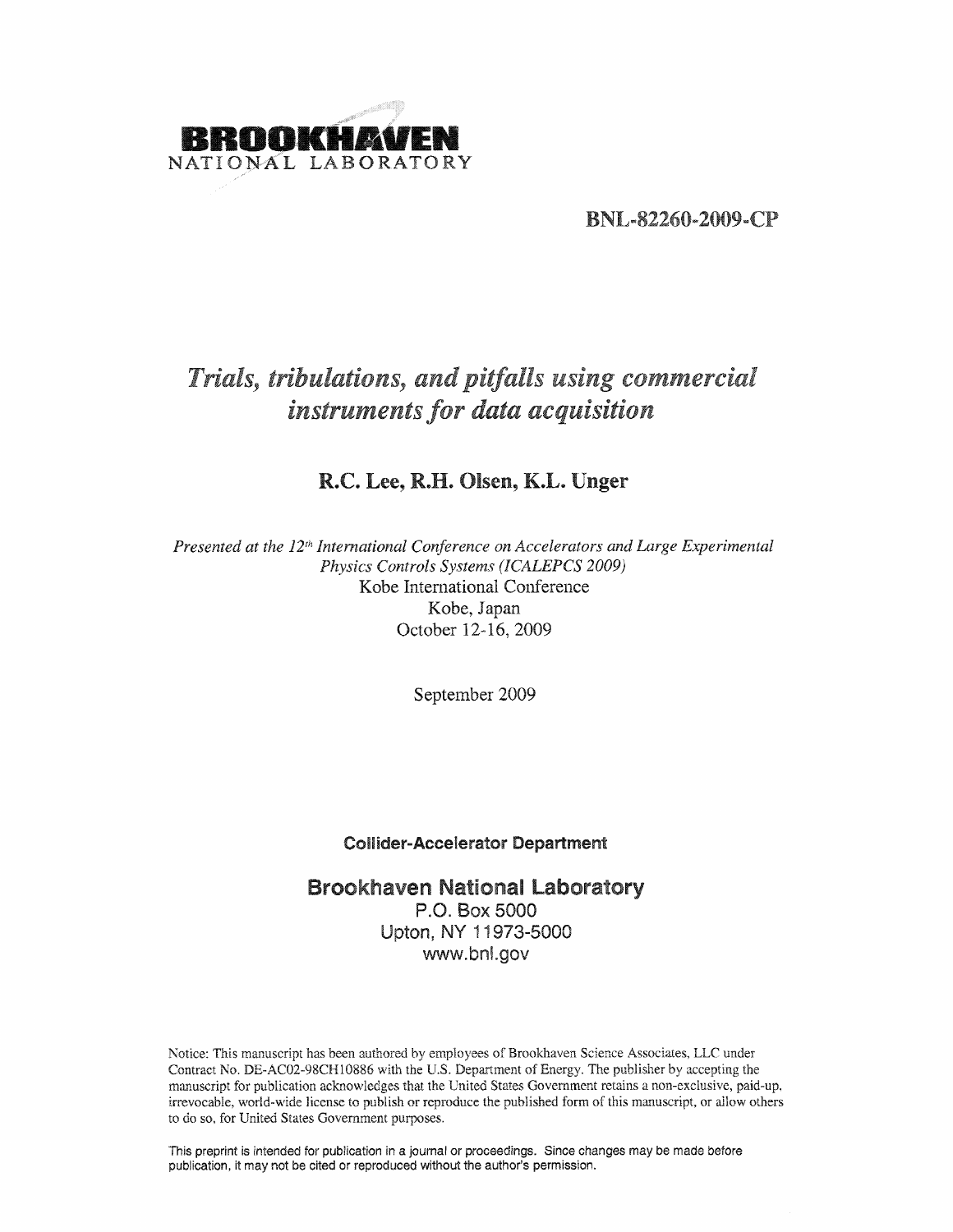# DISCLAIMER

This report was prepared as an account of work sponsored by an agency of the United States Government. Neither the United States Government nor any agency thereof, nor any of their employees, nor any of their contractors, subcontractors, or their employees, makes any warranty, express or implied, or assumes any legal liability or responsibility for the accuracy, completeness, or any third party's use or the results of such use of any information, apparatus, product, or process disclosed, or represents that its use would not infringe privately owned rights. Reference herein to any specific commercial product, process, or service by trade name, trademark, manufacturer, or otherwise, does not necessarily constitute or imply its endorsement, recommendation, or favoring by the United States Government or any agency thereof or its contractors or subcontractors. The views and opinions of authors expressed herein do not necessarily state or reflect those of the United States Government or any agency thereof.

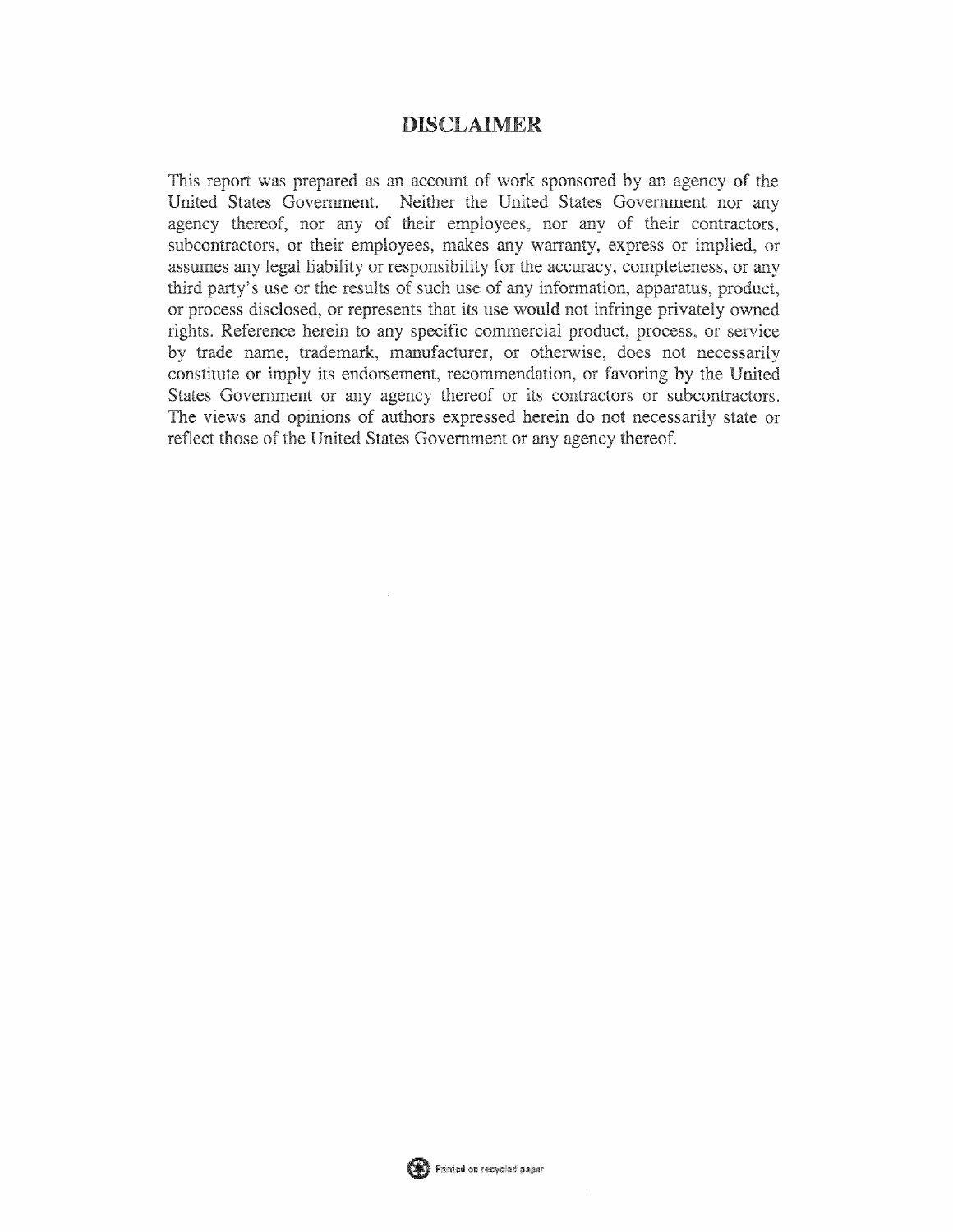## Trials, Tribulations, and Pitfalls Using Commercial Instruments for Data Acquisition\*

R.C. Lee<sup>#</sup>, R.H. Olsen, K.L. Unger, BNL, Upton, NY 11793, U.S.A.

#### *Abstract*

Brookhaven National Laboratory's Relativistic Heavy Ion Collider (RHIC) uses many commercially available instruments  $-$  for example spectrum analyzers, oscilloscopes, digital volt meters, signal generators - as integral parts of instrumentation and control systems. Typically these systems are remotely controlled. Using commercial instruments has many benefits. Manufactures have the skill, knowledge, and experience to produce high quality products. The price performance ratio is hard to duplicate. There are also disadvantages. Proprietary interfaces, single platform drivers. and reliable operation provide challenges for implementation and unattended operation. Several of the systems used at RHIC will be described. Their issues and solutions will be presented.

#### BACKGROUND

Some of the systems at RHIC and the injector accelerators of the CoUider-Accelerator Department (C-AD) using commercial instruments for data acquisition and/or control are:

- Beam current monitor -- high precision digital voltmeter, current source.
- Beam profile monitors -- cameras.
- Polarimeter -- high voltage power supplies, multichannel digital voltmeter.
- Pulsed power supplies -- oscilloscopes.
- Schottky cavities -- spectrum analyzer, oscillator.
- Stochastic cooling -- network and spectrum analyzers.
- Vacuum system -- ion gauge and ion pump controllers.
- Wall current monitor -- oscilloscopes.

When the accelerator is in operation these systems run unattended. Application programs control settings and acquire data. Much of the data acquired is logged for later analysis.

#### COMMERCIAL INSTRUMENTS

The focus here is on instruments designed primarily for bench-top applications. Instruments with front panel knobs and controls or virtual front panels as in plug-in units for PCs. In our applications these instruments are used remotely. For the most part without human intervention.

#### *Why use them*

Manufactures have invested a great deal of time and money producing instruments which perform their

"rdee@bnl.gov

functions superbly. For instance an oscilloscope can provide the functionality to digitize many points of a high bandwidth signal over a wide range of input voltages.

These instruments also provide an important function for the user. Signals can be viewed and controls changed when the system is commissioned or during diagnostics.

It is important that instruments can be used both locally and remotely.

#### PROBLEMS

#### *Reliable*

The systems using these instruments must always be in working order when the accelerator is in operation. It is necessary to be able to restart an instrument if it should malfunction. At RHIC we use either an in-house designed module, interfaced via a dedicated serial control link, or a commercially purchased module (WTI IPS series [1]), interfaced via Ethemet. The WTl has one command port for control of all channels (4, 8 or 16). Special attention must be taken when ports are allocated to several systems. As there can be only one command port open at a time each system must keep track of a11 port assignments. Status queries require parsing the response to select the port of interest.

#### *Cyber Security*

Many of these instruments are based on Microsoft Windows operating systems. This can be a big advantage -- using Remote Desktop allows access to a11 the features of the instruments. It is also a disadvantage. At BNL Windows PCs are required to be on a domain administered by the Information Technology Division (iTD), have a password locked screen saver, use BNL domain accounts, and several other requirements to enhance cyber security. Thus there is a conflict of interests -- use as a bench-top instrument and maintaining cyber security.

#### **Types** of interfaces

Typically remote control is accomplished using one or several protocols such as:

- GPlB (IEEE 488)
- Serial (RS-232, RS-422)
- Ethernet (telnet, TCP/IP, HTTP)
- Firewire (iEEE 1394)

Each of these can present problems to be solved. GPIB and serial interfaces may require intermediate devices acting as bridges in order to allow Ethernet access to the instrument. Ethernet interfaces may have poorly implemented  $TCP$  stacks  $-$  network security scans, which

<sup>\*</sup> Work supported by Brookhaven Science Associates, LLC under Contract No. DE-AC02-98CHi0886 with the U.S. Department of Energy.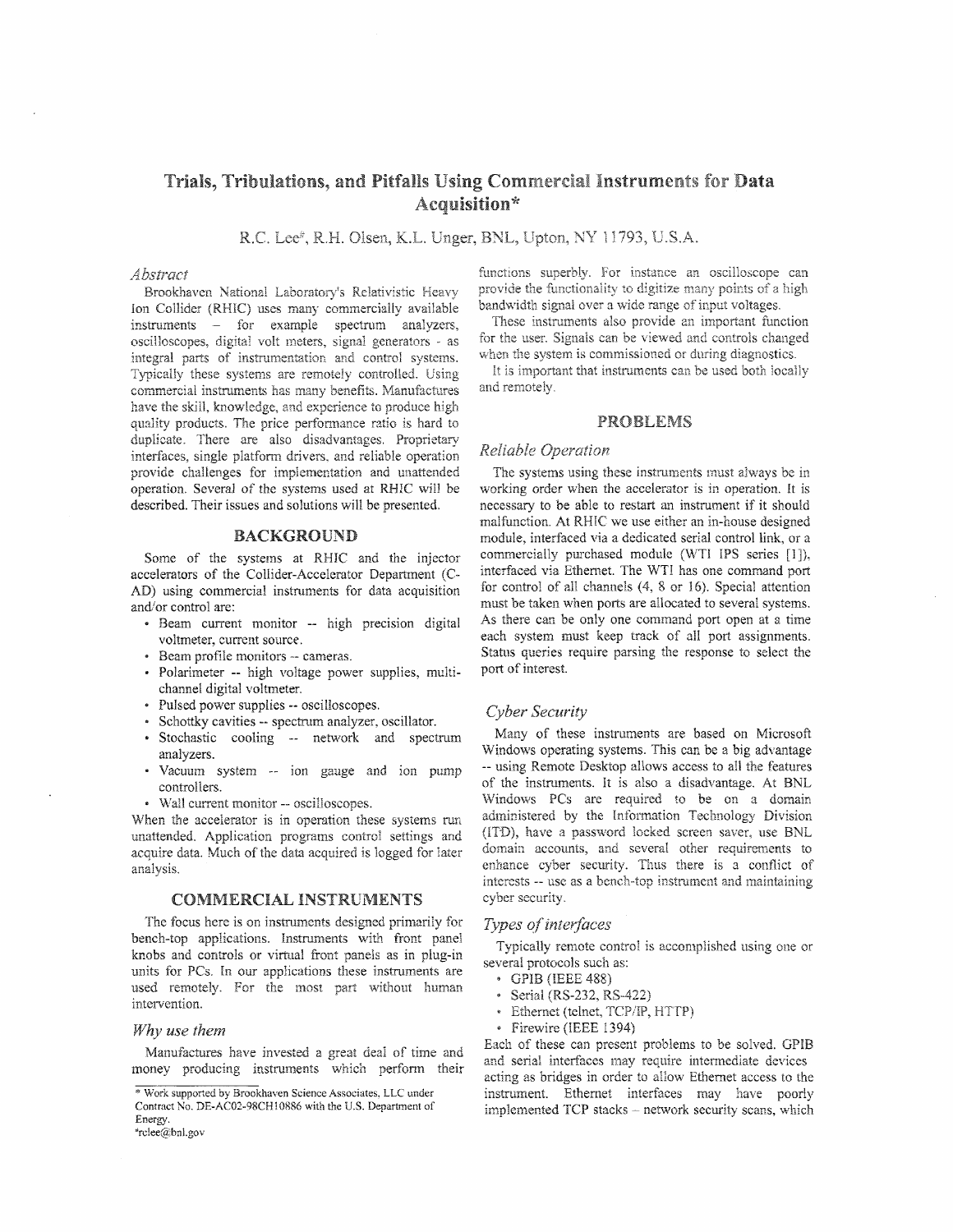| BACKING UP YOUR REGISTRY IS ALWAYS RECOMMENED IN THE EVENT THAT A MISTAKE IS MADE<br>HAVE AT LEAST ONE OTHER ACCOUNT WITH ADMINISTOR PRIVILIGES<br>These steps will force the specified program to be run instead of the normal windows shell<br>1. From an account with administrative rights, create a new account and give it administrative rights as well.<br>2. Log off and onto the new account you just created (This account must have admin rights).<br>3. Open the registry editor by clicking Start $-$ Run $-$ and typing "regedit" in the space.<br>4. Locate the registry key<br>HKEY CURRENT_USER\Software\Microsoft\Windows NT\CurrentVersion\Winlogon.<br>5. In the right pane – create a new string value and name it "Shell".<br>6. Change the value for the newly created string to the application executable you wish to solely run on this<br>account including the path.<br>7. Close the registry editor. |
|------------------------------------------------------------------------------------------------------------------------------------------------------------------------------------------------------------------------------------------------------------------------------------------------------------------------------------------------------------------------------------------------------------------------------------------------------------------------------------------------------------------------------------------------------------------------------------------------------------------------------------------------------------------------------------------------------------------------------------------------------------------------------------------------------------------------------------------------------------------------------------------------------------------------------------|
| To automatically log on this account, instead of being prompted for credentials, follow these steps.<br>1. Locate the registry key<br>HKEY LOCAL MACHINE\SOFTWARE\Microsoft\Windows NT\CurrentVersion\Winlogon.<br>2. In the right pane open the string value "AutoAdminLogon". If it doesn't exist – create it.<br>3. Change the value of "AutoAdminLogon" from "0" to "1".<br>[4. In the same pane, add another string value called "DefaultUserName".<br>5. Change the value for "DefaultUserName" to the name of the account you created for limited access.<br>6. Add another string value called "DefaultPassword".<br>7. Change the value for "DefaultPassword" to the password you created for the limited account. If no password<br>was set you can leave this blank.<br>8. Close the registry editor.                                                                                                                   |
| These last steps will disable the task manager so that no additional programs can be run or closed.<br>1. Click Start – Run – and type "gpedit, msc" in the space.<br>2. In the left pane expand the key called "User Configuration".<br>3. Under "User Configuration" expand "Administrative Templates".<br>4. Under "Administrative Templates" expand "System".<br>5. Under "System" open the folder called "Ctrl+Alt+Del Options.<br>6. Double click "Remove Task Manager" and change the setting from "Not Configured" to "Enabled".<br>7. Close the policy editor.                                                                                                                                                                                                                                                                                                                                                            |
| The newly created account will now run only the specified application with no other control to the computer until<br>logged off and back on as a different user.                                                                                                                                                                                                                                                                                                                                                                                                                                                                                                                                                                                                                                                                                                                                                                   |
| ***NOTE - These actions were performed only on a Windows XP machine. They will most likely work on<br>Windows 2000 or Vista as well but may require some minor changes.***                                                                                                                                                                                                                                                                                                                                                                                                                                                                                                                                                                                                                                                                                                                                                         |
|                                                                                                                                                                                                                                                                                                                                                                                                                                                                                                                                                                                                                                                                                                                                                                                                                                                                                                                                    |

Figure 1: Kiosk Mode - Creating a limited account for access to only one specified application [2]

are periodically conducted by LTD, may hang the device or the device may adversely impact the Ethernet.

#### *Software/Drivers*

Manufactures can also make our jobs difficult. Interface protocols may change from one model of an instrument to another. Sometimes drivers/applications are not available for the version of the operating system on which the instrument is going to be used.

One area of development at RHIC involves the use of HDC/DCAM cameras for beam display and analysis.[3] This project makes use of open source software called libdc1394.[4] It is used for communicating with cameras which implement the DCAM protocol on computers running the Linux operating system. Having this library available was a great asset to software development. but

we ran into several roadblocks along the way, and it meant making several changes to the way we typically develop code. For example, on more than one occasion the open source team made the decision to substantially change the applications programming interface (APt), while also introducing some attractive new capabilities; in order to get the new features we needed to make some major changes to our code. They also used a system for version control which isn't compatible with the system we use. Not too long ago we reached a point where the features already available address our needs pretty well, so we have stopped updating the library, even though the open source development continues.